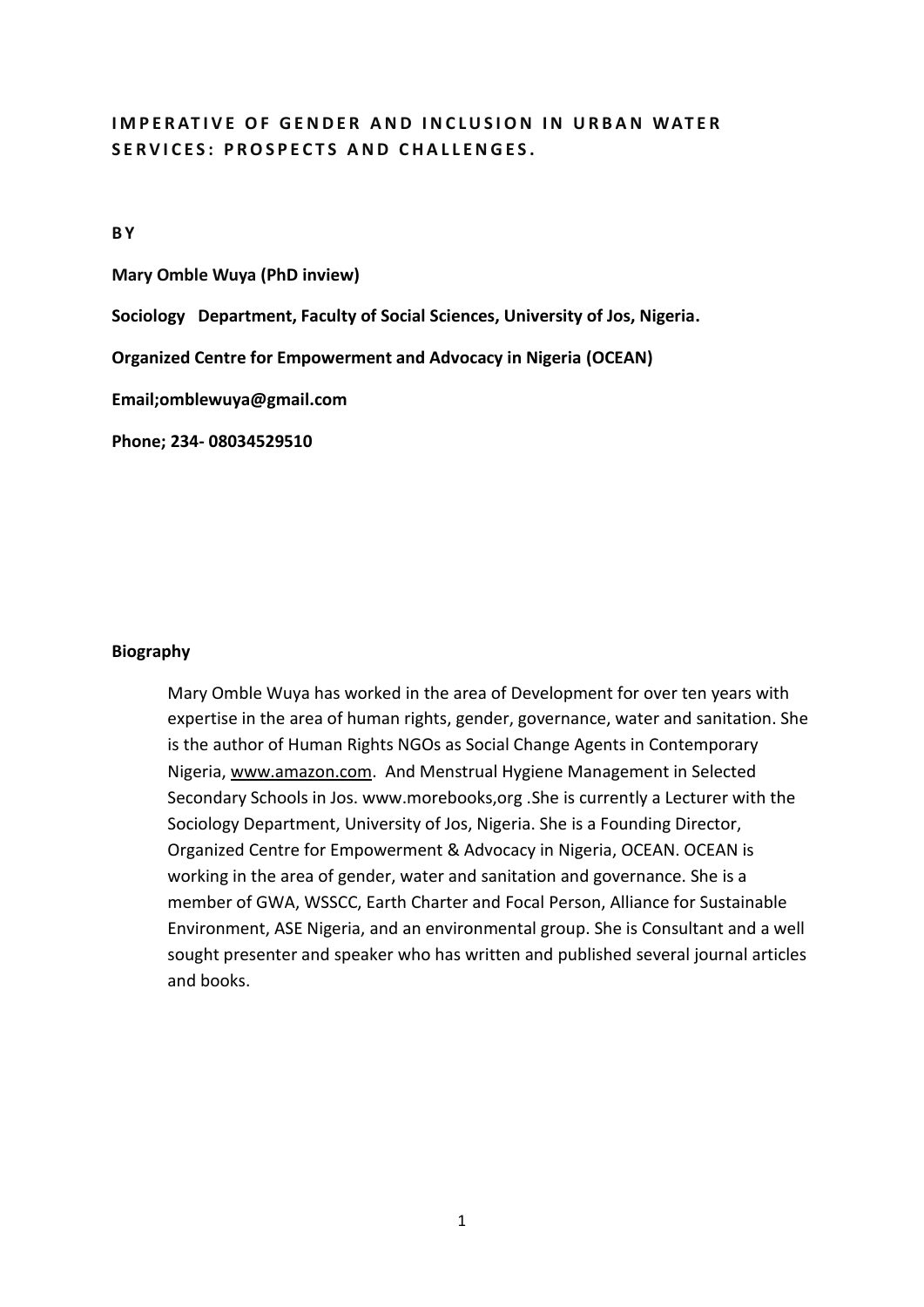#### *Abstract*

*The gender gap in access to water and sanitation services is one of the challenges Nigeria faces. Government have implemented policies towards bridging such gap but a lot needs to be done to bridge the gap which is absolutely necessary if sustainability is to be achieved. In making efforts towards bridging the existing gap, women, children and people with special needs should be taken into account.Women and Children are considered to be vulnerable in society people with special needs are discriminated against . They are not included in provision of goods and services. Policies are not made that recognizes their dispositions. So when providing services their needs should also be taken into consideration. The research is a social survey in which data gathering was done using the questionnaires as instrument of data collection. The analysis was achieved through simple frequencies and percentages .The findings indicated challenges of women, girls and people with special needs such as numerous adverse health effects due to lack of adequate access to water and sanitation and hygiene. When water points are not available in households, women and girls will seek water by trekking for long distances and spending time sourcing for water that could have been utilized for other productive activities. Out of fear, women and girls may choose to ignore their needs which may increase the likelihood of urinary tract infections, chronic constipation or mental stress, due to lack of access to affordable water services. Recommendations included government policies, availability of affordable water services, facilities and orientation on water management and payment for services.* 

**Key Words**: Access, Gender, Inclusion, Urban.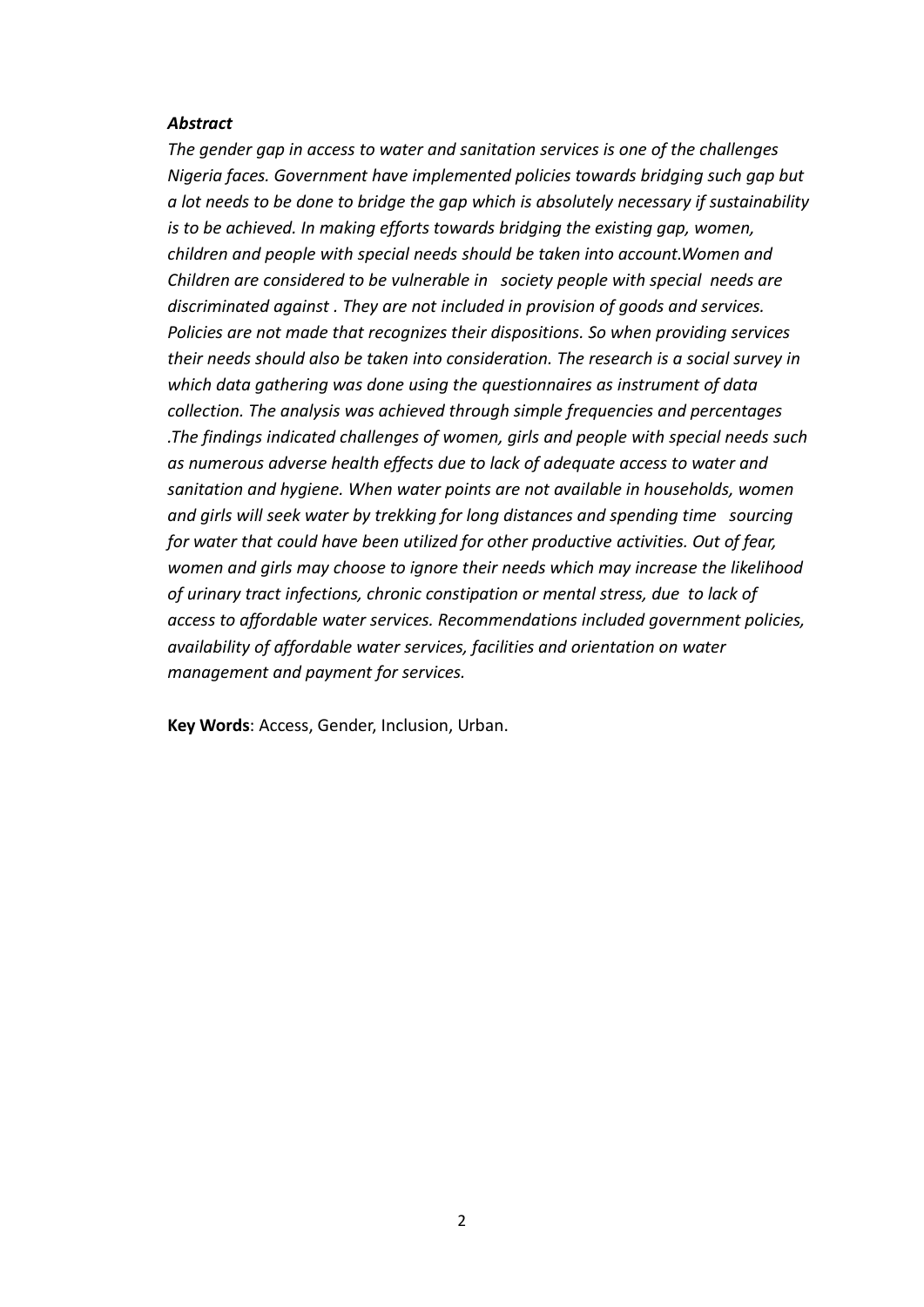## **1. INTRODUCTION**

This paper focuses on the imperative of gender and inclusion in urban wash. The paper is guided by the hypothesis that urban wash interventions have not consistently taken into account gender dynamics and the vulnerability of various social gender groups in order to mainstream them into project design. The paper argues that women and men play a key role in proffering sustainable solutions to the global WASH challenge. Empowering women helps communities reach their full health, economic and educational benefits. Therefore, WASH projects with positive financial benefits for women will contribute to overall community development. Inclusion of women's full participation in water and sanitation projects is strongly correlated with increased effectiveness and sustainability of these projects. With relevant illustrations and cases this paper demonstrates the need for gender mainstreaming strategies and programmes to consider the economic, social benefits of mainstreaming gender and inclusion. The paper is divided into seven sections. The first and second section introduces the problematic. The third focuses on methodology and analysis of data. In section four the challenges are reviewed. Section five brings out the key prospects while section six concludes the analyses by underscoring the need for research community and policy makers in Nigeria to support the incorporation of gender and inclusion as well as women's contribution to urban wash and orientations into the urban wash gender mainstreaming initiatives.

Gender simply refers to the specific roles and responsibilities adopted by women and men in any society. It is related to our socially ascribed roles because of the way society is organized not because of our biological differences. The parameters of gender inequality in Nigeria, including in Jos, Plateau State mapped out in numerous studies and reports demonstrate a clear link between inequality and poverty. The Nigeria 2017 Sustainable Development Goals

(SDGs) report presents vivid socio-economic indicators detailing the comparative low status of women and girls in every part of the country. Gender disparities is so profoundly ingrained in social mores, norms, values and institutions that it's still considered by the majority of the populace to be normal or natural for women and men to have significantly differentiated access to and control over societal resources and entitlements including water resources. However, the gender differentiated distribution of wealth and privilege is increasingly being recognized as a hindrance to economic growth and productivity and to overall human well being.

However, in terms of access to water, sanitation and hygiene the benefits are the same for men and women that's we want healthy families and happy children if simple rules of hand washing and sanitation are consistently maintained. In this situation the benefits and outcomes are good for both men and women. Women and girls are disproportionately affected by lack of access to water, sanitation and hygiene. Addressing the wash need of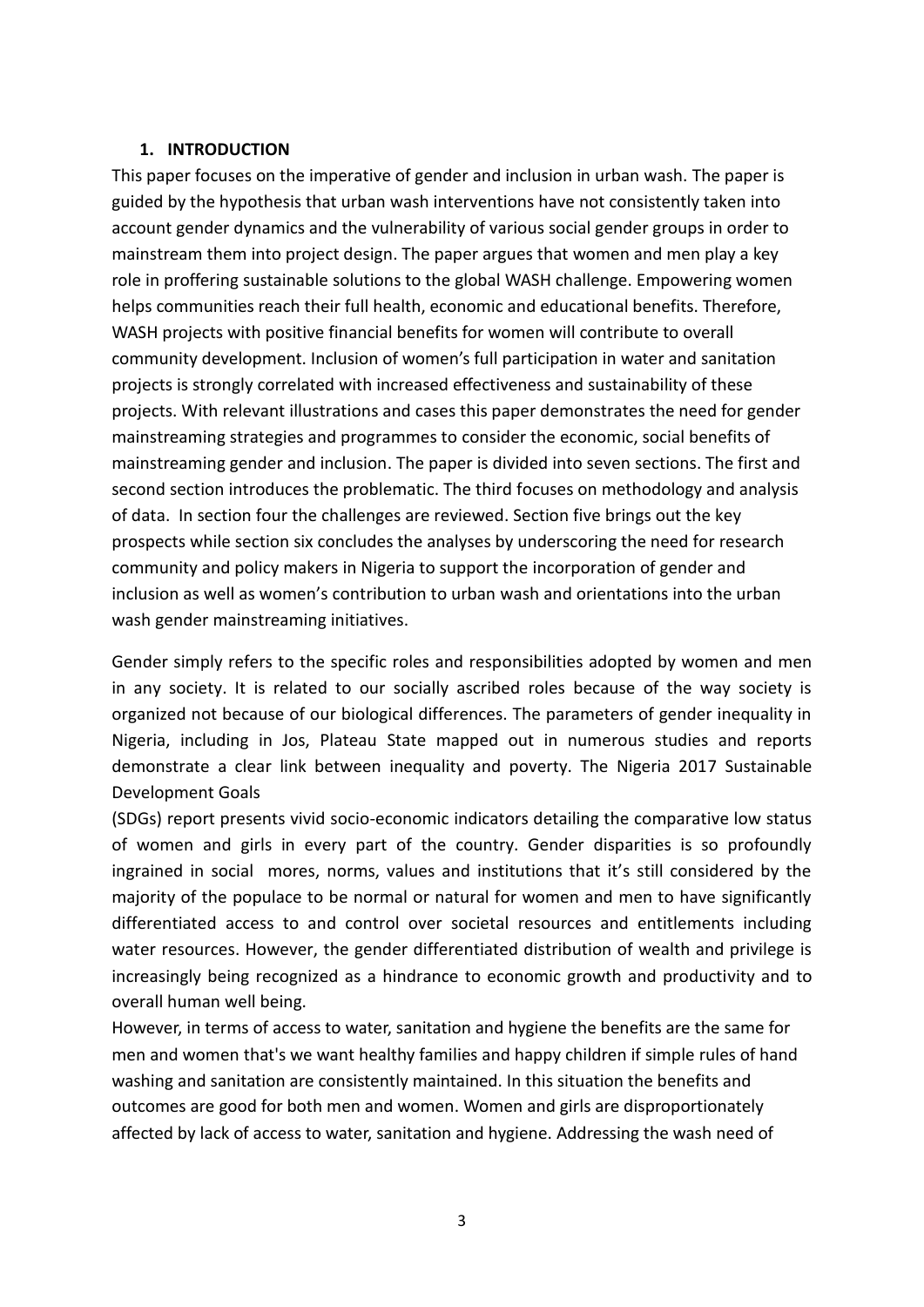men, women and children can provide direct benefits and indirect benefits to the entire community such as good health, education and economic productivity.

INCLUSION exists in a society where all people feel valued, their differences are respected and their basic needs are met so they live in dignity. It is key to ending extreme poverty and fostering shared prosperity. It is both an outcome and a process. It is the process of improving the terms of individuals and groups to participate in society. While social exclusion denotes a violation of people's rights. It is strongly associated with poverty. It can lead to violence programs that mainstream gender must be aware of and seek to address social exclusion. The government that seeks peace, development and stability must be aware of social differences, promote and protect the rights and interests of different groups in the society.

Women and Children are considered to be vulnerable in society Disability: people with special needs tend to be discriminated against. They are not included in provision of goods and services. Policies are not made that recognizes their dispositions. So when implementing wash projects their needs should also be taken into consideration especially in toilet design and access to water facilities and water points. People living with HIV/AIDS Age; Young people and the elderly people are also considered as vulnerable groups because they tend to be excluded in community consultation for projects. Employing the gender approach, this implies that attitudes, roles and responsibilities of men and women are taken into account. That is, both sexes do not necessarily have the same access to, control over, resources and that work benefits and impacts may be different for both groups. This approach requires an open mindedness and aims at the fullest possible participation of both women and men (GWA, 2006).

## 2**. Problematic**

The success of achieving the SDGs goal 6 is measured by the proportions of both rural and urban populations, men and women who have sustainable access to improved water and sanitation. The parameters of gender inequality in Nigeria, including in Jos, Plateau State mapped out in numerous studies and reports demonstrate a clear link between inequality and poverty. The Nigeria SDGs 2017 report presents vivid socio-economic indicators detailing the comparative low status of women and girls in every part of the country. Gender disparities is so profoundly ingrained in social mores, norms, values and institutions that it's still considered by the majority of the populace to be normal or natural for women and men to have significantly differentiated access to and control over societal resources and entitlements including water resources.

However, the gender differentiated distribution of wealth and privilege is increasingly being recognized as a hindrance to economic growth and productivity and to overall human well being. Findings from the RGA conducted by Ezeji, for GWA (2005) in Jos, Plateau State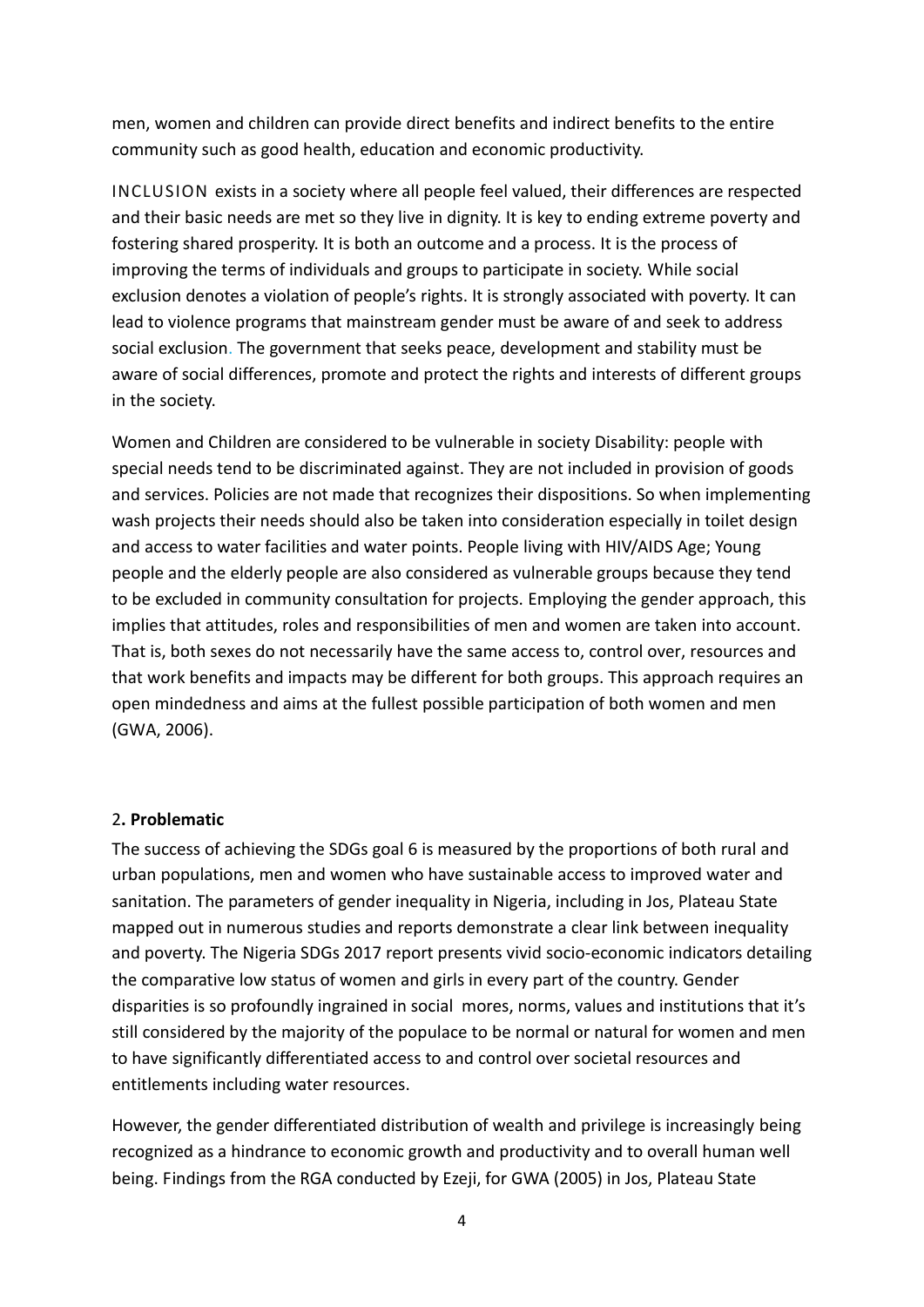discovered that women are the ones who are most affected by lack of access to safe water and sanitation facilities which gave birth to the African WAC II project. The impact is mostly felt by women, when others fall sick through contaminated drinking water sources; they spend productive man-hours caring for sick ones. Equally this study, showed that intestinal illness affects children who are prone to stomach pain, diarrhea, hydration and this has led to deaths due to the contaminated water they drink. About 50% of children in the community under age 5 die every year from effects of drinking water. While 30% of the people including women are without access to sanitation and 80% of illness detected in the community originated from their water sources (RGA, 2005). SDG targets 6.1 and 6.2 relate to drinking water, sanitation and hygiene and are far more ambitious than the previous MDG target 7c, which aimed to halve the proportion of the population without access to water and sanitation by 2015. First, the SDG targets call for universal and equitable access for all, which implies eliminating inequalities in service levels. Second, they include hygiene, which was not addressed in the MDGs. Third, they specify that drinking water should be safe and affordable, and that sanitation should be adequate. Lastly, they include explicit references to ending open defecation and to the needs of women and girls and those in vulnerable situations. The 844 million people who still lacked a basic drinking water service in 2015 either use improved sources with water collection times exceeding 30 minutes (limited services), use unprotected wells and springs (unimproved sources), or take water directly from surface water sources. Women and girls are responsible for water collection in 8 out of 10 households with water off premises, so reducing the population with limited drinking water services will have a strong gender impact. Of the 10 countries where at least 20 per cent of the national population uses limited services, eight are in sub-Saharan Africa and two are in Oceania (Progress on Drinking Water, Sanitation and Hygiene: 2017).

There are numerous adverse health effects due to lack of adequate access to water, sanitation and hygiene services. When latrines are not available in households, women and girls will seek privacy after dark to defecate outside of their homes, exposing them to a greater risk of harassment sexual and assault out of fear, women and girls may choose to ignore their needs which may increase the likelihood of urinary tract infections, chronic constipation or mental stress. Indeed, more recently the Federal Government of Nigeria has declared a state of emergency in the water, sanitation and hygiene (WASH) sector in a bid to galvanize action and investment. The declaration comes amidst concerns that Nigeria is falling behind in terms of access to water and sanitation (Offie,2018).

It is against this background that the vital role of women in water, sanitation and hygiene (WASH) interventions is undeniable. But even though women's involvement in the planning, design, management and implementation of such projects and programmes has proved to be fruitful and cost-effective, the substantial benefits of this approach are not properly recognized. One result is that, all too often, women as a gender group who are the core end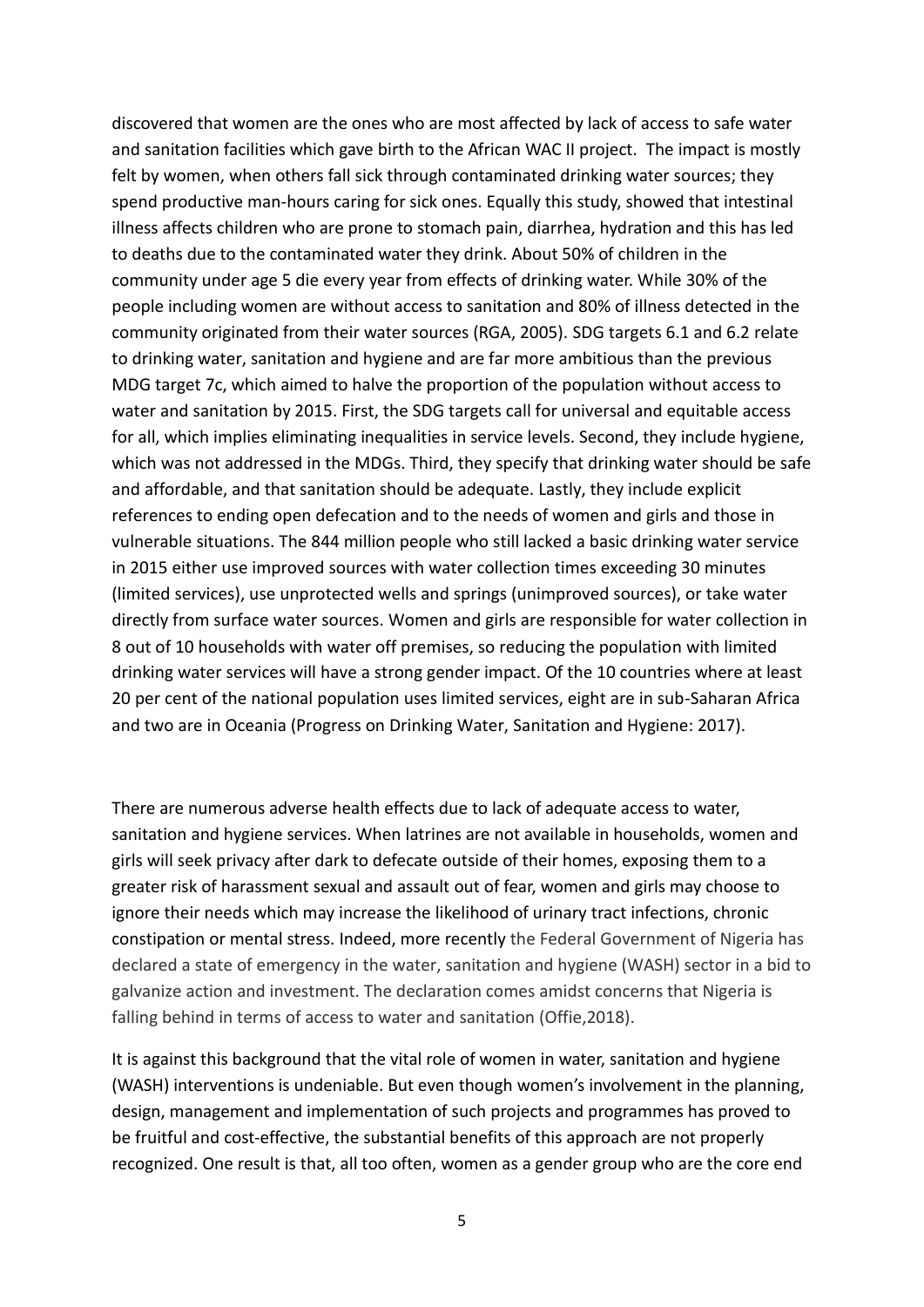users in sourcing and working with water are not as centrally engaged in water and sanitation efforts and project design as they should be.

## **Methodology**

Triangulation of methods was used, indeed this technique of sample triangulation has found expression in Ibanga (1992), who argued that sample triangulation and multiple approach to sampling gives a better understanding of the issues under study. Therefore, the methodology has both qualitative and quantitative components. Tools include a series of Key Informant Interviews (KIIs), Focus Group Discussions (FGDs). Data is disaggregated according to gender, age, religion, ethnic groups, and location of the respondents. It contains a description of the data for the study and categories of the groups' sampled. Random sampling technique was used to select (10) local government areas from the seventeen LGAs in Plateau State, the local governments were sampled from the three senatorial districts of Plateau State. The following are the sampled LGAs;Jos North,Jos South,Shendem,Bokkos, BakinLadi ,Mangu,Pankshin,Langtang North, Qua'an Pan and Riyom LGAs.

The data for this assessment was obtained from primary data sources. The researchers employed the method of in-depth interviews, focal person interviews, desk review and Focus Group Discussions (FGDs) was used for qualitative data and quantitative responses from questionnaires using the kobo collect electronic smart phones devices. Respondents were drawn from the 10 L.G.As from the general population for quantitative data and key personal or staff of relevant MDAs, government secondary schools or L.G.As secretariats. Across all the goals, the data collectors employed different approaches – focus group discussions, interviews, desk research – where necessary to get the desired information.

## **Focus Group Discussions**

CSOs facilitated a series of focus group discussions to assess the opinions and experiences from the target groups FGDs were facilitated in English language, however translation into Hausa language was necessary for the Hausa speaking communities in order to ensure greater involvement of all participants. Participants included women and men.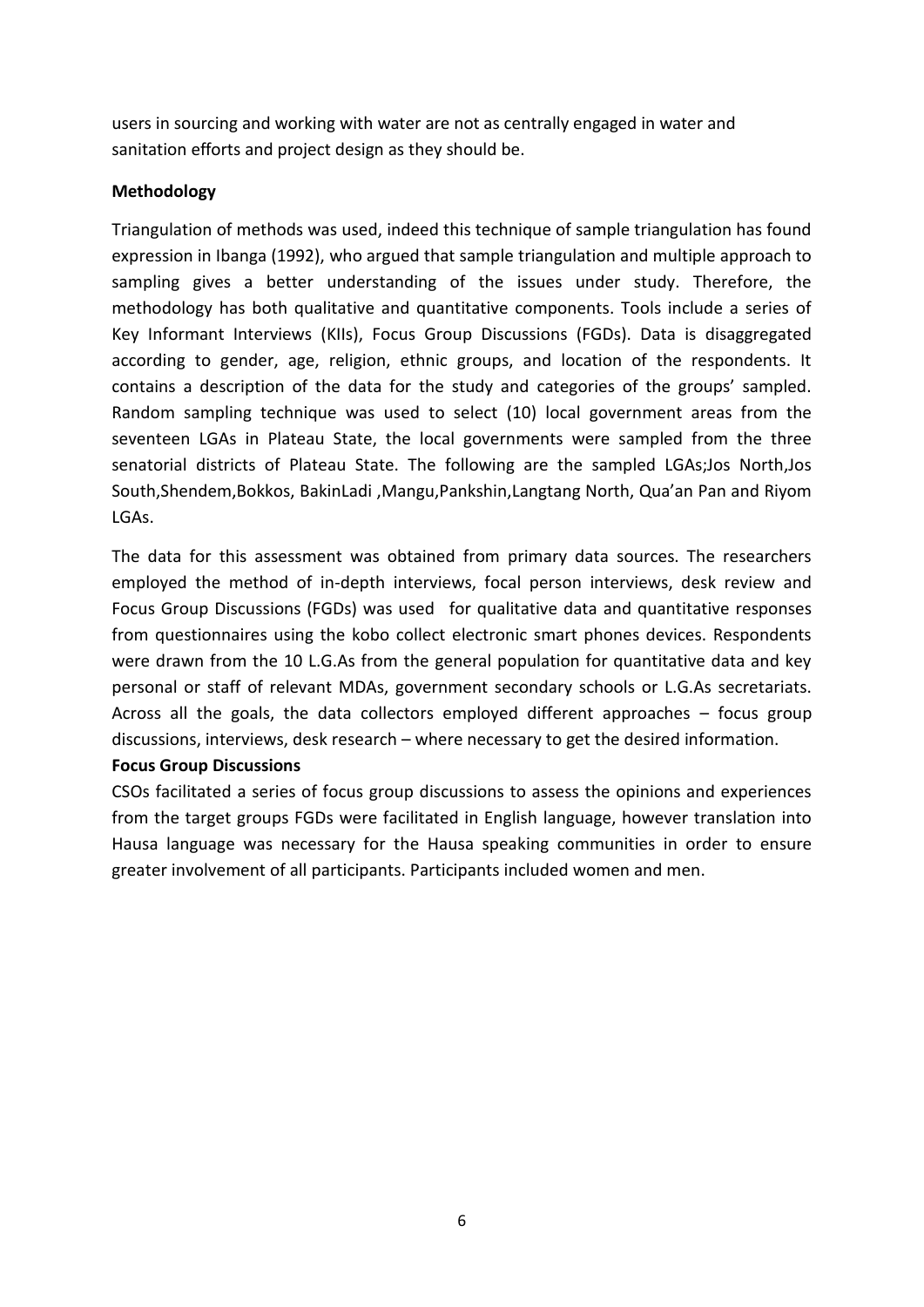

# Gender Assessment Plateau State 2017

Figure 2. Shows a distribution of the respondents surveyed by a desegregated distribution of the respondents by sex. The females are 50% of the population under study and the men are also 50% of the population. This is an indication that gender balance was reflected in administering the questionnaires so that both genders and their opinions would be evenly sampled and represented in the survey.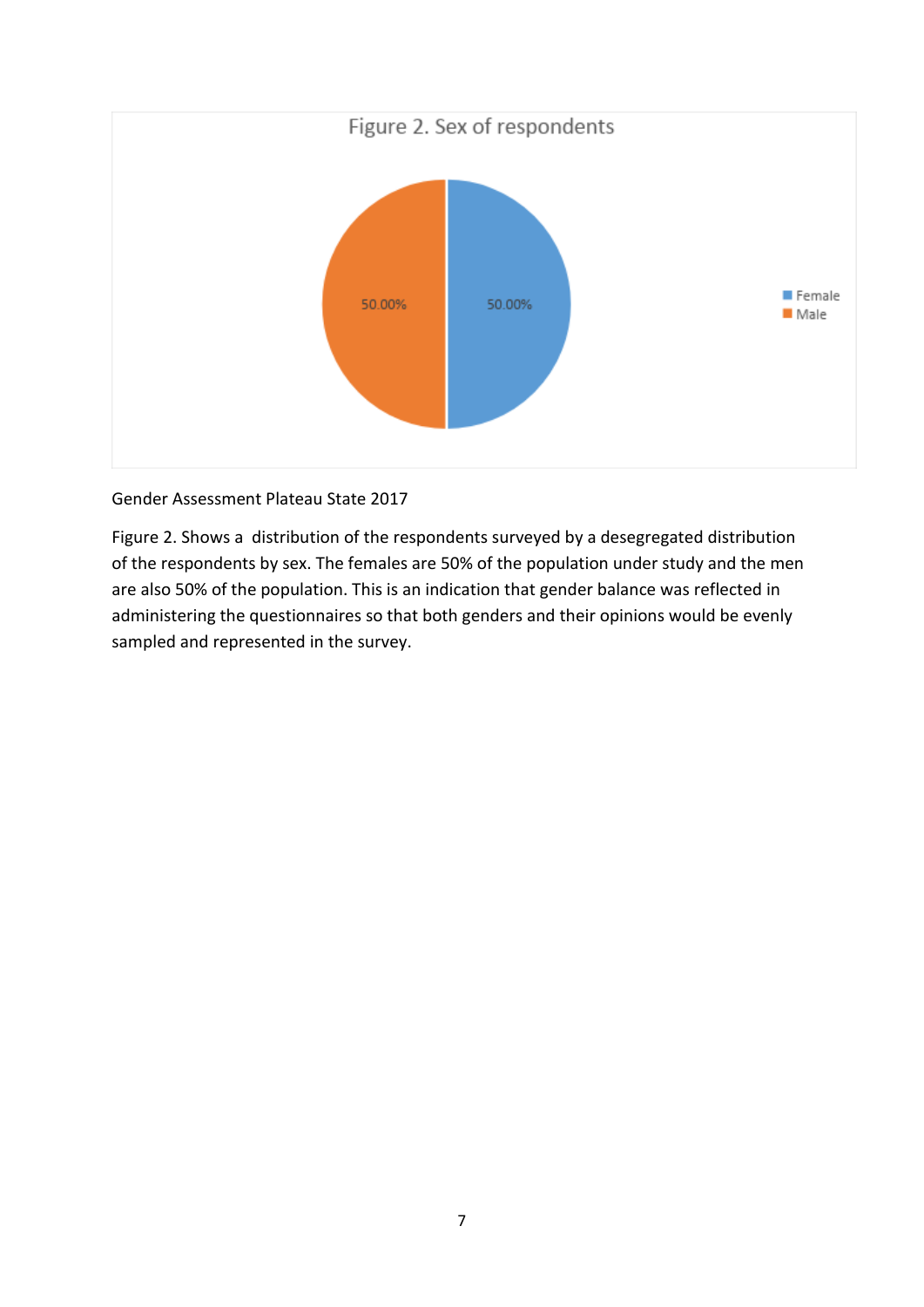## **GOAL 6 TARGET**

**6.1\_\_\_\_\_\_\_\_\_\_\_\_\_\_\_\_\_\_\_\_\_\_\_\_\_\_\_\_\_\_\_\_\_\_\_\_\_\_\_\_\_\_\_\_\_\_\_\_\_\_\_\_\_\_\_\_\_\_\_\_\_\_\_\_\_\_\_\_**

| Table 2. Respondents' source(s) of drinking water              |                  |            |
|----------------------------------------------------------------|------------------|------------|
| <b>Drinking water source</b>                                   | <b>Frequency</b> | Percentage |
| Borehole                                                       | 125              | 31.57%     |
| Borehole / Tap water/ Sachet water                             | $\overline{2}$   | 0.51%      |
| Borehole /Water vendors                                        | $\overline{3}$   | 0.76%      |
| Borehole /Well                                                 | 8                | 2.02%      |
| Borehole / Well / Tap water                                    | $\mathbf{1}$     | 0.25%      |
| Borehole /Well/ Rain water/ Sachet water /Bottle water         | $\overline{2}$   | 0.51%      |
| Borehole/ Rain water / Sachet water                            | $\overline{2}$   | 0.51%      |
| Borehole/ Sachet water                                         | 8                | 2.02%      |
| Borehole/ Sachet water / Bottle water                          | 6                | 1.52%      |
| Borehole/ Tap water / Sachet water/ Bottle water               | 3                | 0.76%      |
| Borehole/ Well /Stream /Rain water /Sachet water /Bottle water | $\mathbf{1}$     | 0.25%      |
| Borehole/ Well/ Rain water/ Sachet water                       | 3                | 0.76%      |
| Borehole/ Well/ Stream/ Rain water                             | $\mathbf{1}$     | 0.25%      |
| Borehole/Tap water                                             | 11               | 2.78%      |
| Rain water                                                     | $\overline{2}$   | 0.51%      |
| Sachet water                                                   | 16               | 4.04%      |
| Stream                                                         | 23               | 5.81%      |
| Tap water                                                      | 16               | 4.04%      |
| Tap water / Sachet water                                       | 9                | 2.27%      |
| Water vendors                                                  | $\overline{2}$   | 0.51%      |
| Water vendors/ Sachet water                                    | $\mathbf{1}$     | 0.25%      |
| Water vendors/ Tap water                                       | $\mathbf{1}$     | 0.25%      |
| Well                                                           | 140              | 35.35%     |
| Well / Rain water                                              | $\mathbf{1}$     | 0.25%      |
| Well/ Sachet water                                             | 3                | 0.76%      |
| Well/ Stream / Rain water                                      | $\overline{2}$   | 0.51%      |
| Well/ Tap water                                                | $\overline{4}$   | 1.01%      |
| <b>Grand Total</b>                                             | 396              | 100.00%    |

Gender Assessment Plateau State 2017

Table 2 Shows a distribution of respondents by their various sources of drinking water 31.57% of the respondents said they use the bole hole as their main source of water,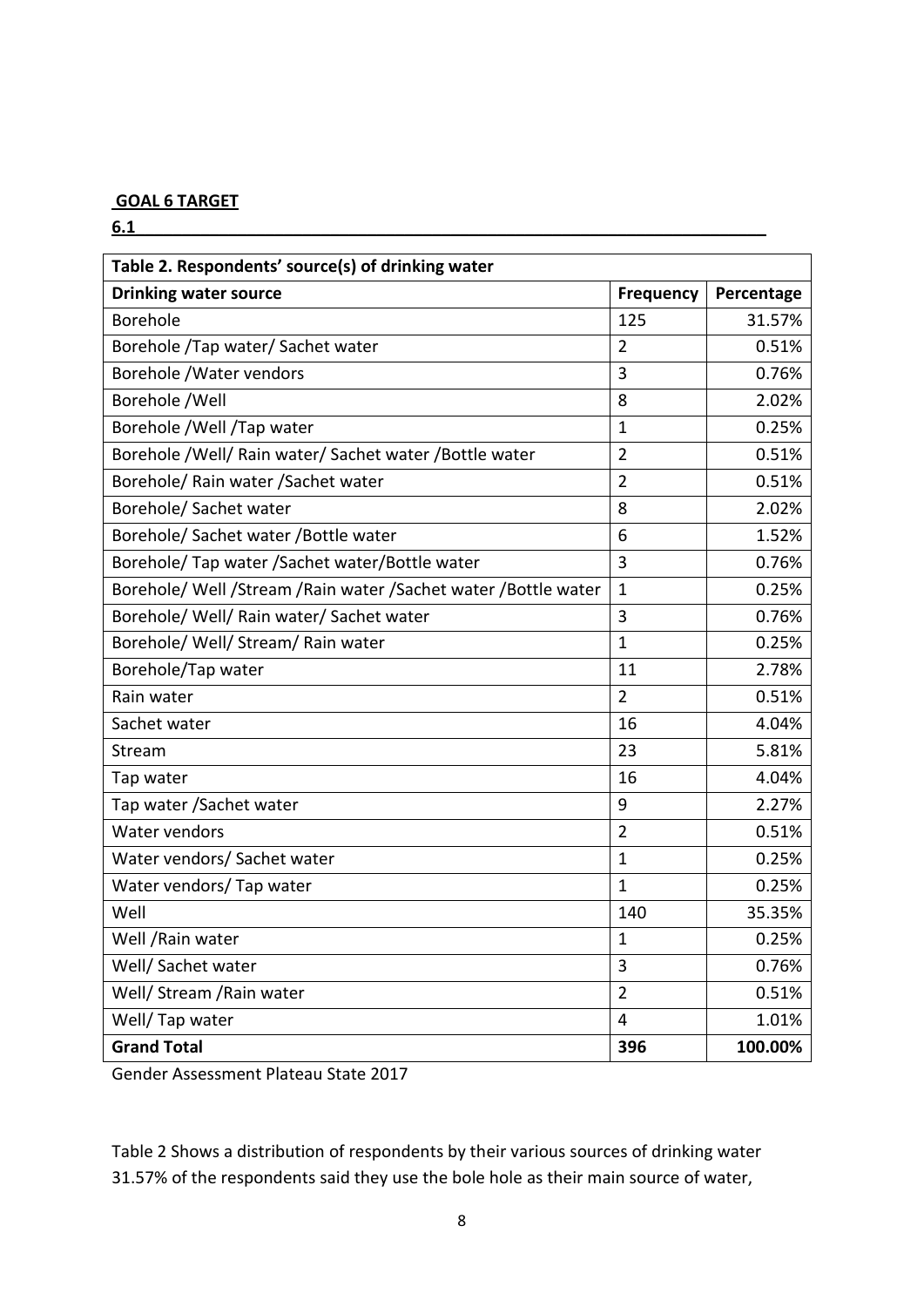35.35% of the respondents use a well while only about 4.04% of the respondents use the tap water. This table shows several of the respondents do not have access to potable water which is a key SDGs goal. However a respondent from the FGD noted that on Access to potable water and safe sanitation facilities: 'the LGA was part of the first set of 3 LGA's selected by the state to test run the "Conditional Grant Scheme" which is a multi-stage contribution comprising the Federal, State and Local Government. The LGA contributed 40million, State = 60million, and Federal =100million. Totalling 200million, set aside to implement programmes under the MDGs (now SDGs) from the conditional grant scheme. This grant was strictly set aside for capital projects and was used to construct schools, health care centres and boreholes in the 3 districts of Riyom, Bachit and Ganawuri of the LGA'.



This figure 16. Shows that 29.55% of respondents do not have clean water, while 70.45% said they have clean water as indicated in the pie chart. A respondent from the FGD in Shendam asserted that their school has good access to water. 'We have good running tap water and borehole and we also have good sanitation facilities in each hostel for the girls. We also teach the girls the importance of proper sanitation and good hygiene'. While in Quanpan a respondent noted that 'the LGA values the issue of the health of its citizens as it has discovered that the cause of most ailments are water related and this prompted the LGA to embark on projects that are majorly water related with the provision of motorized boreholes in every nook and cranny of the LGA'. While in Shendam a respondent asserted that 'the girls' school has good access to water. We have god running tap water and borehole and we also have good sanitation facilities.

# **GOAL 6 TARGET**

**6.2** *comparison in the comparison of the comparison in the comparison of the comparison of the comparison of the comparison of the comparison of the comparison of the comparison of the comparison of the comparison of th*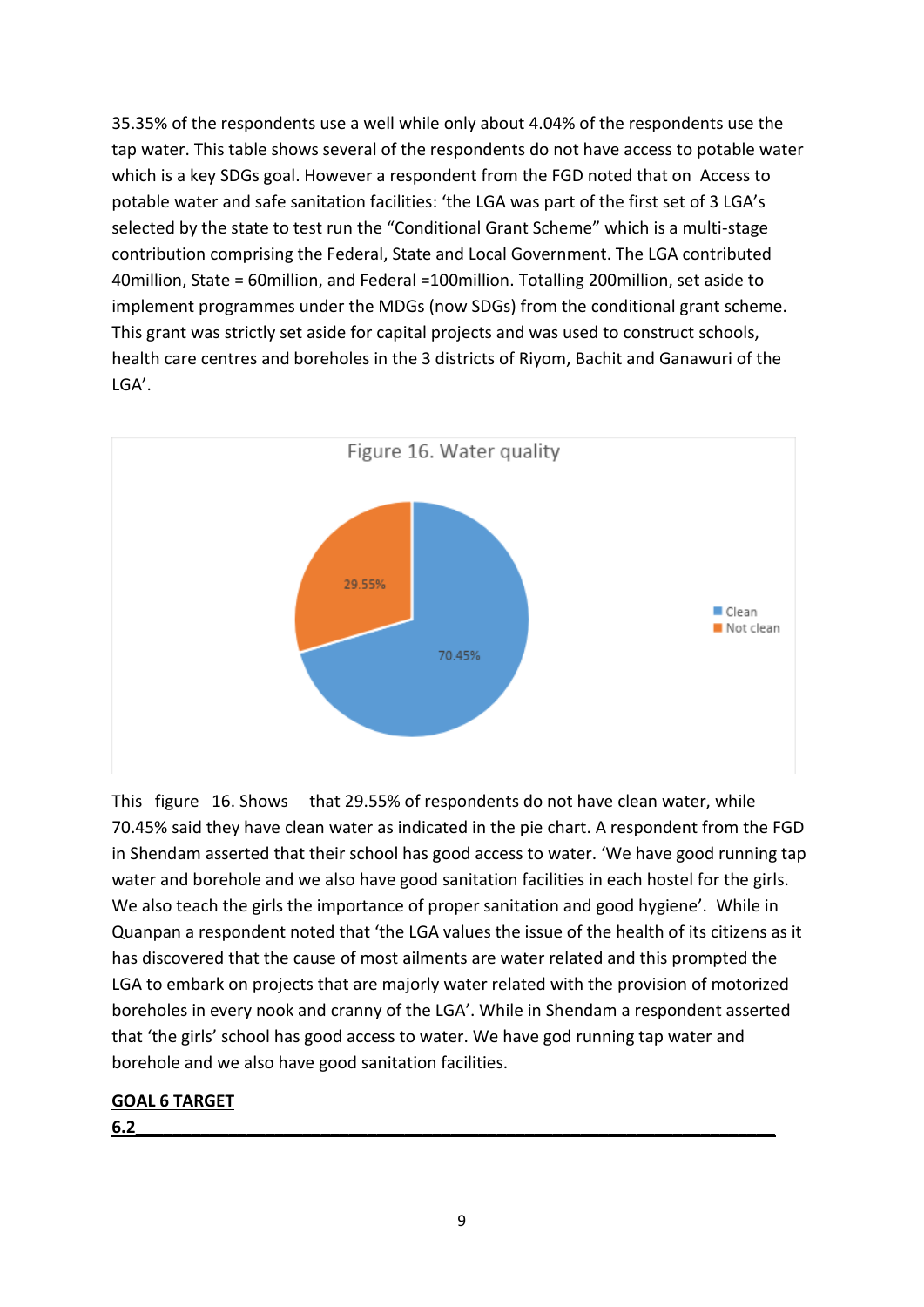

Gender Assessment Plateau State 2017



This shows a distribution of respondents by those who have access to toilets 13.13% have no access to toilets and 86.87% of the respondents said they have access to toilets.

Figure. 19 Shows the distribution of respondents by the kind of toilets they have in their households. 33.72% of the respondents use a pit toilet, 34.88% of the respondents use a pour flush toilet and 31.40% of the respondents use a water closet so majority of the respondents said they use a pour flush toilet.

Gender Assessment Plateau State 2017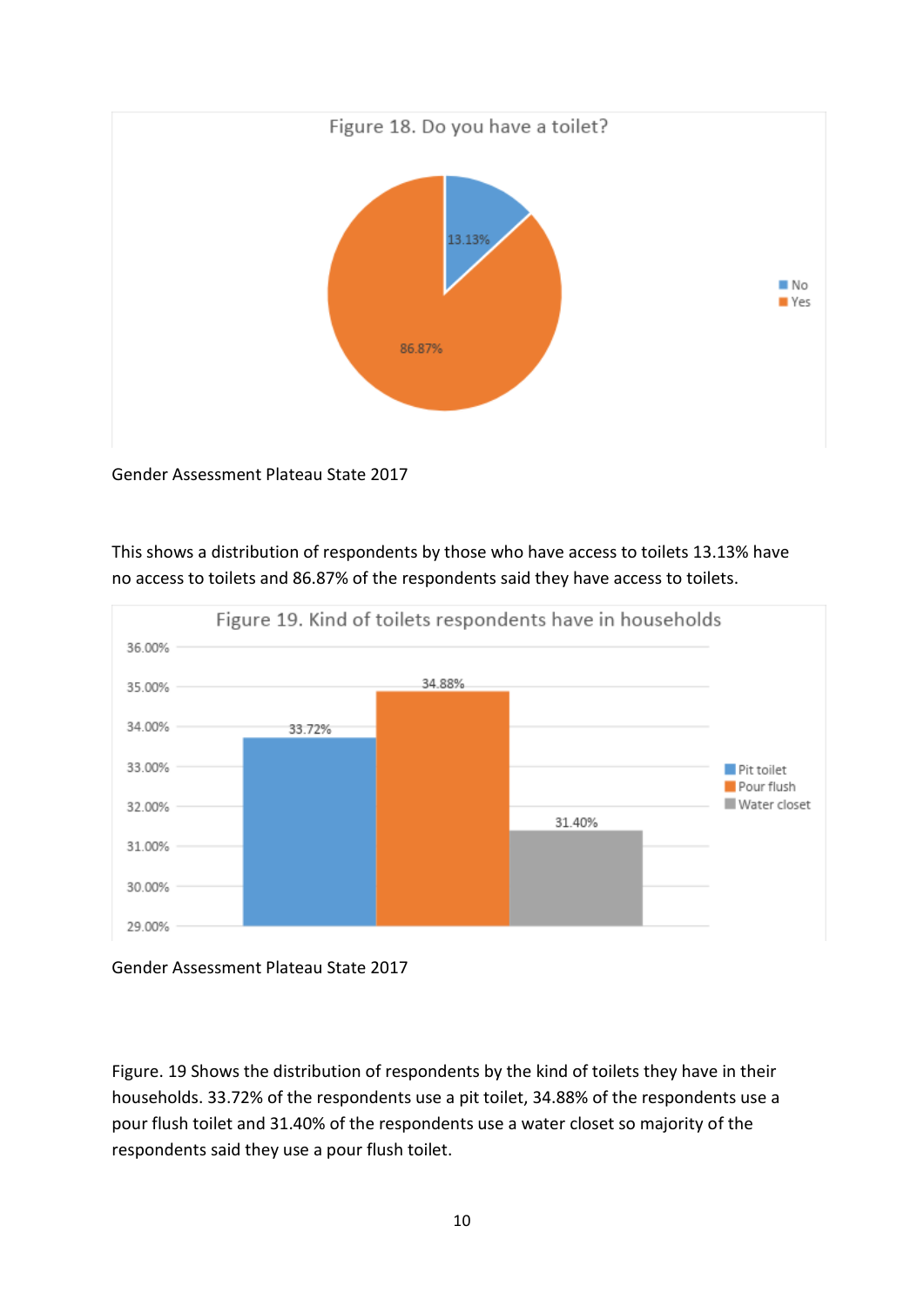

Gender Assessment Plateau State 2017

Figure 20. Shows a distribution of respondents by whether the female toilets are different from the male toilets. 23.55% of respondents said no there were no separate toilets for the males and females. While 76.45% of the respondents said there were separate toilets for the males and females. This is encouraging because both men and especially women need to go to the toilet and enjoy their privacy with dignity especially with issues of menstrual hygiene management.



Gender Assessment Plateau State 2017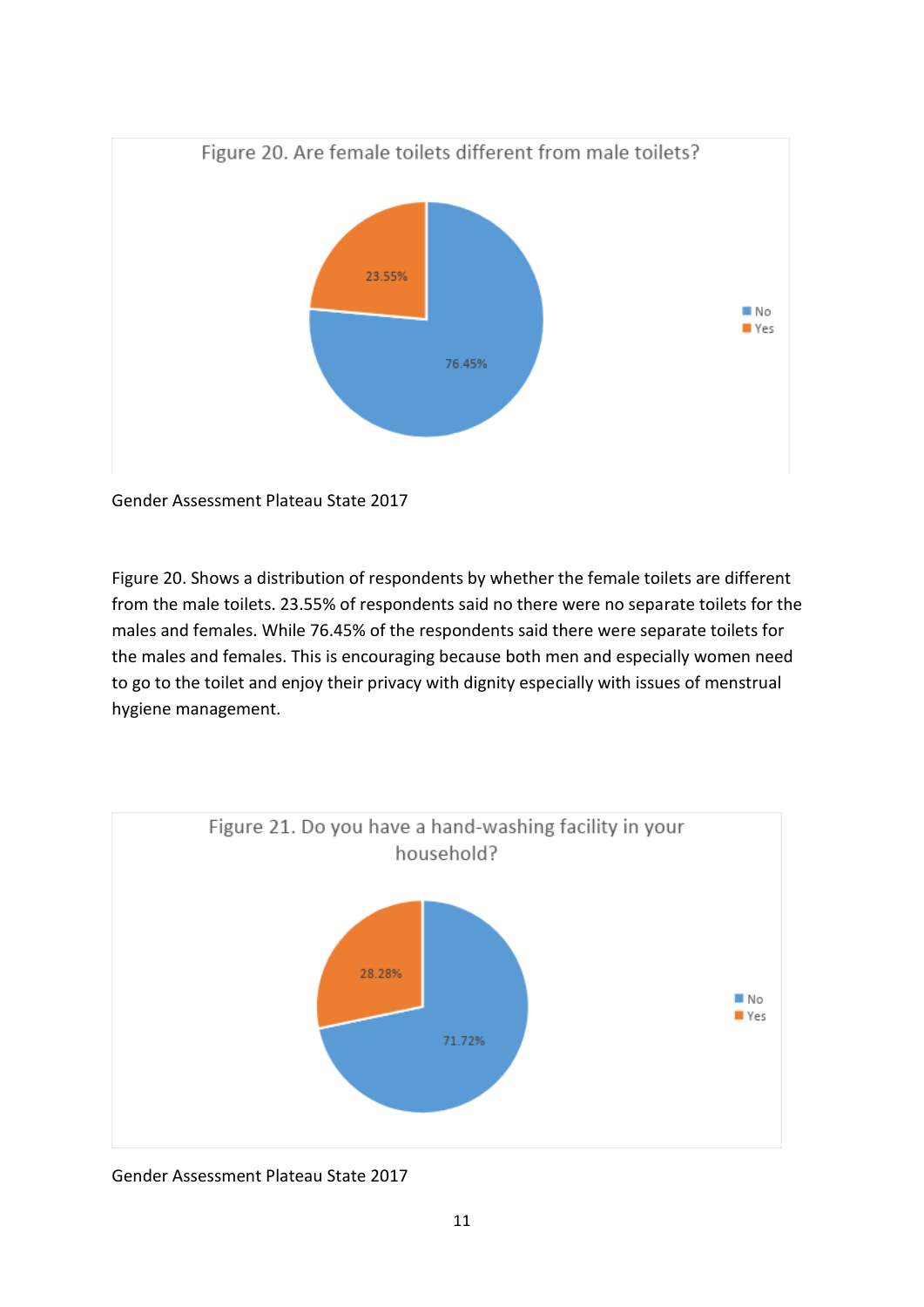Figure 21. This is a distribution of respondents on whether they have hand washing facility in their household. 71.72% of the respondents have no hand washing facility in their households. While 28.28% of the respondents have a hand washing facility in their household. This is important as hand washing at critical times can have a significant effect on incidence of diseases in our communities.

## **KEY FINDINGS**

- Several of the respondents said they use the bole hole as their main source of water, only about 4.04% of the respondents use the tap water. This means several of the respondents do not have access to portable water there is a need to increase the access to water to the rural areas as this will improve productive in other areas rather than for women and girls to spend too much time sourcing for water. 70.20% do not treat their water before drinking if the water is not clean this can have a significant increase in their incidence of infectious diseases since about 80% of diseases in Plateau are water related Ezeji,(2005). Majority of respondents do not have hand washing facility in their household. 71.72% of the respondents have no hand washing facility in their household. This is important as hand washing at critical times can have a significant effect on incidence of diseases in our communities. There is a need to promote hand washing as well as encourage people to have hand washing facilities. There is a pressing need to encourage schools within the L.G.As to provide hand washing facility as this can improve the health outcomes of students as washing of hands at critical times remains a very important hygiene measure that can prevent diseases.
- 72% of the schools have toilets while 28% of the schools do not have access to toilets this means that there will be some open defection being practice around some of the schools where they are no toilets. If toilets are not user friendly in terms of design, access to water for flushing the students are most likely to resort to open defecation which can contaminate the environment, water sources and even lead to outbreak of water borne diseases as is sometimes the case.
- Majority of the school have no facilities with adapted materials for students with disabilities. This shows that majority of the schools are not inclusive and they do not take the issues of students with disability into account when designing facilities these can prevent students with disabilities from coming to school or enjoying a conducive environment while in school.

## **Prospects**

The Minister for Water Resources and Energy Engr Suleiman Adamu has declared the state of emergency on WASH is expected to last 18 months, and is the start of a 13-year National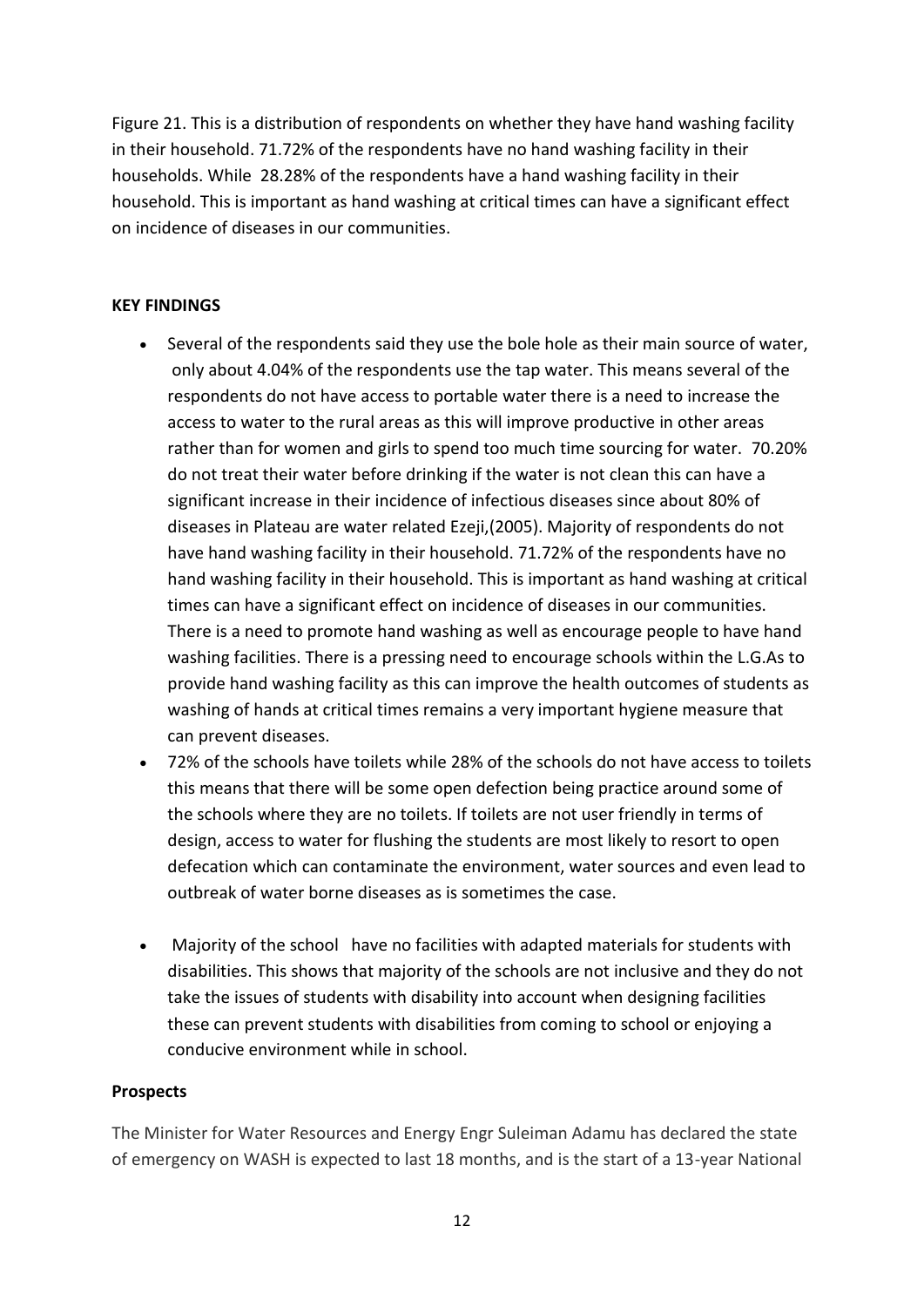WASH Action Plan. As part of the plan, the federal government is setting up a WASH fund to increase and pool resources for the sector, and prioritize action for access to water and sanitation. Adamu added that he wants to see much greater private sector participation to improve performance going forward. The Action Plan according to the Minister, will set out a 13-year revitalization strategy for WASH sector including 18 months emergency phase and 5 years recovery plan. He also added that the Action plan will provide for concrete actions to be taken by both Federal and State Governments under five components comprising governance, sustainability, funding, financing and monitoring and evaluation. In addition, the Action Plan includes the establishment of a National WASH Fund as a tool for the promotion of renewed Federal-State partnership and increased financial investment for WASH so as to measure up to regional level of funding. He said the National WASH Action Plan will change the worrisome situation and reverse the ugly trend while the declaration of state of emergency on the sector will change the narrative (Offie,2018). Hopefully this will be a huge window of opportunity for key Wash sector actors to mainstream gender and inclusionWomen and men play a key role in sustainable solutions to the global WASH challenge. Empowering women helps communities reach their full health, economic and educational benefits. Therefore, WASH projects with positive financial benefits for women will contribute to overall community development. Inclusion of women's full participation in water and sanitation projects is strongly correlated with increased effectiveness and sustainability of these projects.

Therefore a key strategy in addressing gender imbalances is **empowerment**. It must be realized, though, that groups and individuals empower themselves. It is a process of change one goes through from within. Instruments for change include education, laws and regulations. A World Bank evaluation of 122 water projects found that the effectiveness of a project was six to seven times higher where women were involved than where they were not (World Bank Report,2004) The examples given here demonstrate this in many different locations and in various ways.

## **1. Awareness-raising**

A key component of any WASH project is to raise awareness about the importance of carrying out safe hygienic practices. Women play a vital role in awareness raising about these issues, as they take the main responsibility for domestic duties and for developing safe and hygienic habits in children. Women also cope with the additional burden of caring for household members who become sick as a result of unsafe water and poor sanitation.

## **2. The planning stage**

The results of involving women in the design and planning stages are multiple, from reducing corruption, increasing management transparency, better financial management and empowering both women and men for example.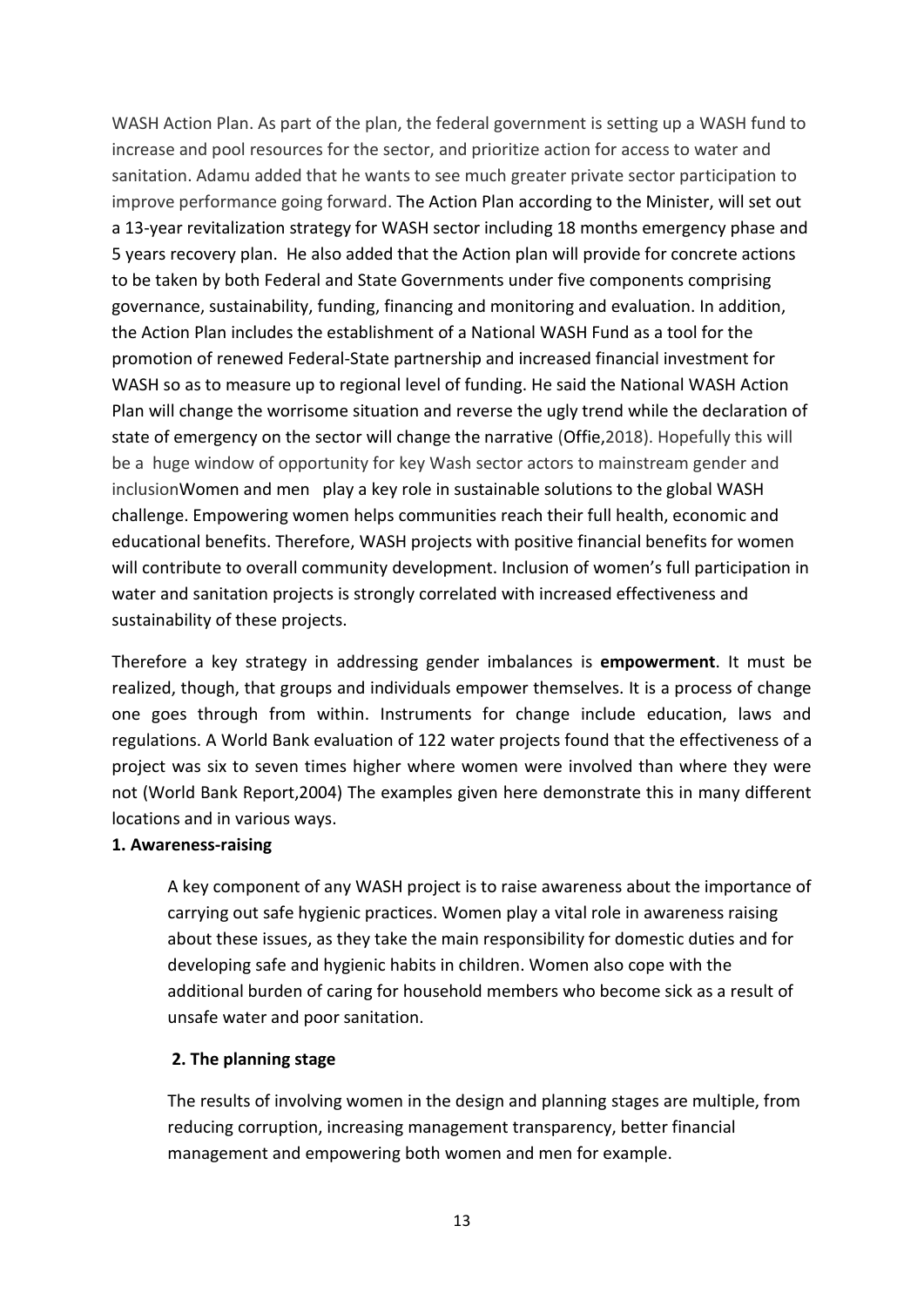**3. Funding** According to the UN Interagency Task Force on Gender and Water, women have been found to be the most effective managers in several UN water projects in Africa, where water has been used for income generation and where women have control over income earned from their small scale enterprises. Women's cooperatives connected to water points in Mauritania, for example, have become very dynamic and women take a more active and prominent role through capacity building and provision of credit.

## **Conclusion**

Access to improved water and sanitation facilities is key to the socioeconomic wellbeing and sustainable development of any society. This assessment shows that some of the households used various kinds of pit latrines especially in the rural; communities used other types of sanitation facilities. Improving public access to sanitation services in a rapidly urbanizing world is an increasingly important, yet challenging issue for governments, international development agencies, urban planners, and sanitation practitioners. The negative impact of poor sanitation on human and environmental health has been widely acknowledged and includes exposure to acute excreta-related illness such as diarrhea, cholera, dysentery, typhoid, and hepatitis A, contamination of drinking water sources, environmental degradation, and contributes to preventable health problems.

Without safe water and access to sanitation facilities, women use polluted sources such as dams or buy expensive water (from unsafe sources) from vendors. Women in Ubbe, Nassarawa State, Nigeria are exposed to the daily hardship associated with sourcing for clean water. In addition, in Ubbe community, lack of sanitation facilities such as toilet creates its own problems. Open defection is an open practice, which means human waste is left around which can spread diseases and pollute water, sources when rainfalls (Wuya, 2008). As a result incidence of water borne disease such as typhoid, cholera, guinea worm and dysentery is high. The need for sanitary facilities can therefore not be over emphasized as an empowering tool for mitigating the impact of water borne related diseases in our rural and indeed urban centers.

#### **RECOMMENDATIONS**

1. Key lessons of this assessment include the need for formulating and implementing sanitation policies with more focus on tackling the internal socioeconomic and regional variations in access to improved sanitation facilities, as a significant step towards sustainable sanitation delivery in Plateau state. This includes promoting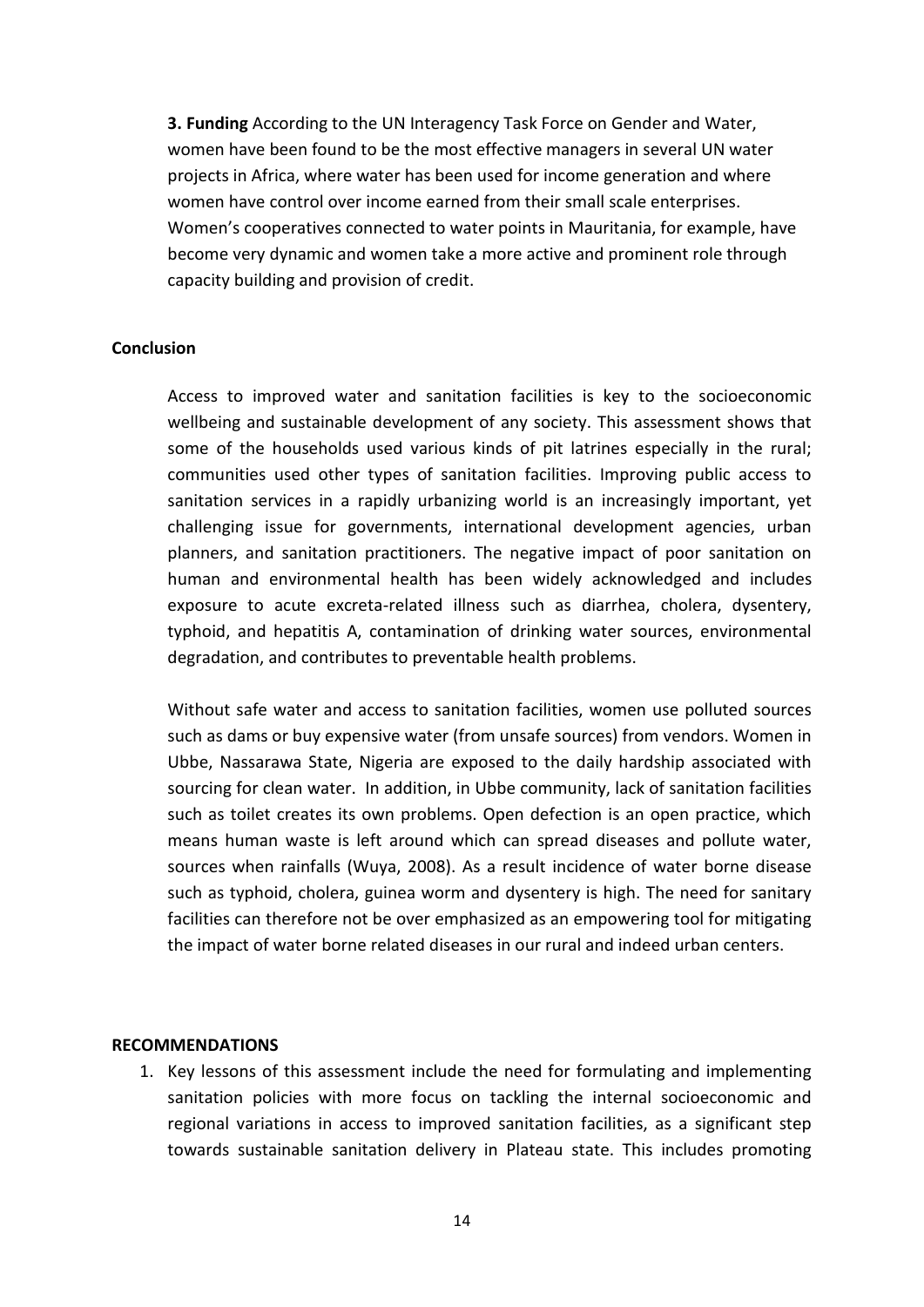hand washing at critical times as well as provision of hand washing facilities in schools and encouraging households to do the same.

- 2. Most projects have failed to address the felt needs of the benefiting communities. It is therefore, recommended that Government and other development actors should seek for the felt needs of the communities and embark on projects that will address them. A project that addresses the felt needs of the people has the tendency to impact meaningfully on their quality of lives. It is also the recommendation of this assessment that the benefiting community should be involved in all aspects of the projects. This implies that the community should be involved in the project selection, planning, implementation and evaluation. This development will make them to see the project as "our project" and not "their project". In addition, it will enhance the sustainability of the projects.
- 3. Full involvement of communities in all stages of programme implementation and management is the correct pragmatic approach for the present. However, this approach does not divest Governments, NGOs and other development actors of their responsibility for continuing and evolving support of the programmes which they promote. As communities change, and the needs of their water and sanitation systems change, the appropriate type of support  $-$  education, training, financial subsidy, technical assistance, maintenance, even rehabilitation - should evolve. Without support, however, few community-based water and sanitation systems will achieve anything approaching permanence.
- 4. Continuous support to community participation and specifically institutional, legal, and contractual links between communities, Governments, NGOs and development actors need to be developed. The aim should be not simply be 'sustainability', but permanence through evolution and improvement of water and sanitation services.
- 5. There should be effective monitoring of the project to ensure consistency in water supply. Government and other agencies should provide effective training for staff to enhance their performance, government and other agencies should ensure good water quality standard and service efficiency. There should be impact assessment before commencement of such project to ensure sustainability. There should be proper coordination between state government and other agencies responsible for rural and urban water supply to avoid lopsidedness and duplication of efforts. That government and other agencies should embark on sensitization programme for rural and urban people to see government project in their domain as their project which must be zealously protected. More funds should be committed to this sector to ensure effective coverage and prompt service delivery.

Concerted efforts are imperative to mainstream inherent relevant genders issues in specific wash programmes. This is to take account for their various needs and accommodate them in terms accessibility to water points and also taking people with special needs into consideration so that they can have access to wash facilities even when no one is around to assist them.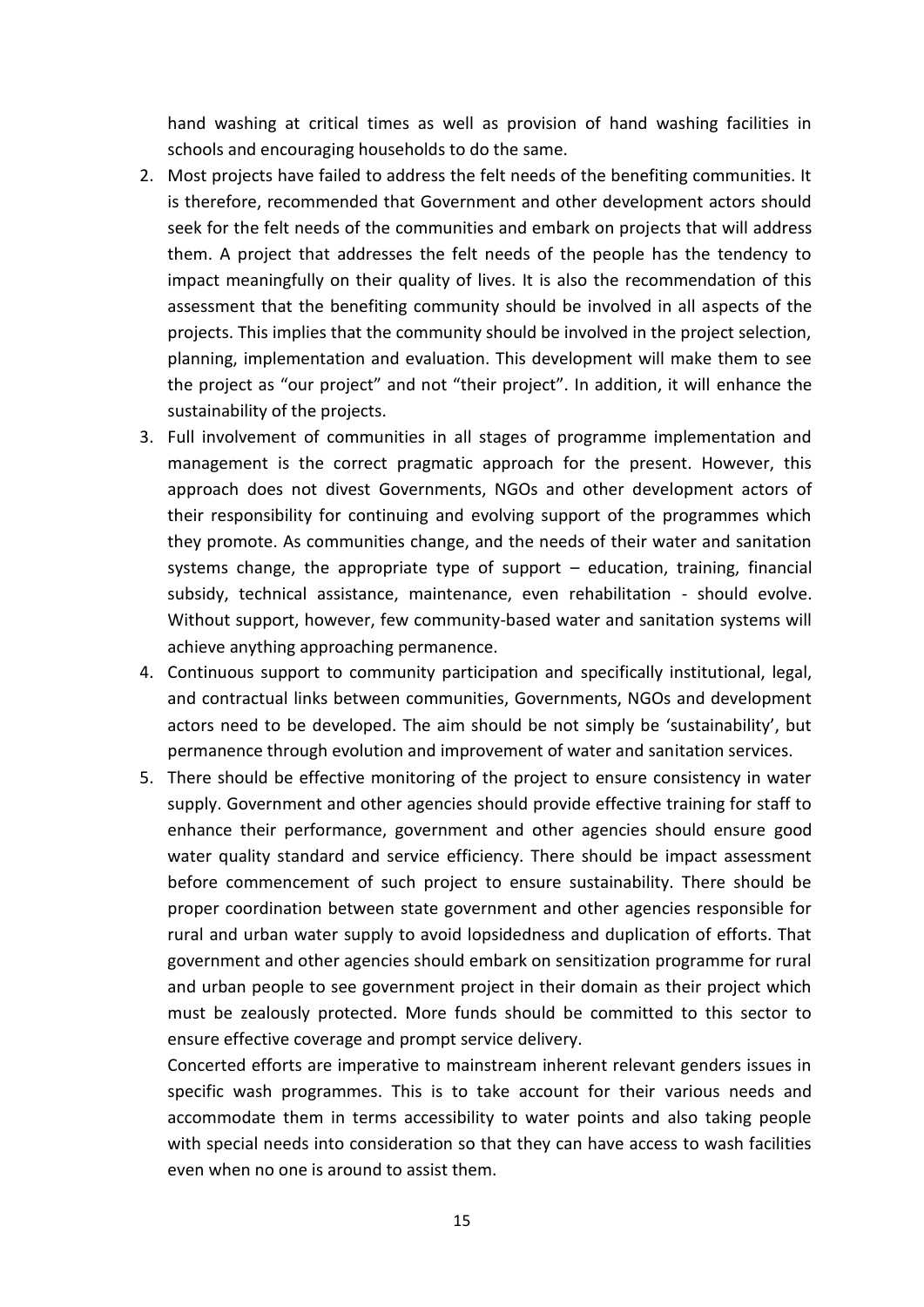### **References**

Ibanga U.A (1992), *Social Statistics for Social Sciences*. Centre for Development Studies University of Jos.

Joachim Ibeziako Ezeji (2015), A Rapid Gender Assessment Conducted In Jos Metropolis Plateau State Nigeria. (A Water For African Cities Phase II Programme Of The Un-Habitat).

Gender and Water Alliance, Resource Guide, Gender and Water Management, March, 2006. www.genderandwater.org

GENDER AND WATER ALLIANCE; REGIONAL TRAINING OF TRAINERS (TOT) WORKSHOP UNDERSTANDING GENDER IN INTEGRATED WATER RESOURCES MANAGEMENT ASABA, DELTA STATE, 14TH -20TH SEPTEMBER 2008.

For Her it's the Big Issue; Evidence Report, putting Women at the Centre of Water Supply and Sanitation 2004.www.wssc.org, World Bank Report.

The Gender Approach to Water Management; Findings of an electronic Conference Series convened by the Gender and Water Alliance, Jan-Sept 2002.

Progress on Drinking Water, Sanitation and Hygiene: 2017 Update and SDG Baselines. Geneva: World Health Organization (WHO) and the United Nations Children's Fund (UNICEF), 2017. Licence: CC BY-NC-SA 3.0 IGO.

Report of Gender Assessment in Plateau State, August 2017 By Women Environmental Programme in Collaboration with Organized Centre for Empowerment and Advocacy in Nigeria(OCEAN)

Wuya (2009), Reports of Citizens Action in Water and Sanitation in Panshin Local Government, A Project Supported by the Water Aid Country Office, Nigeria.